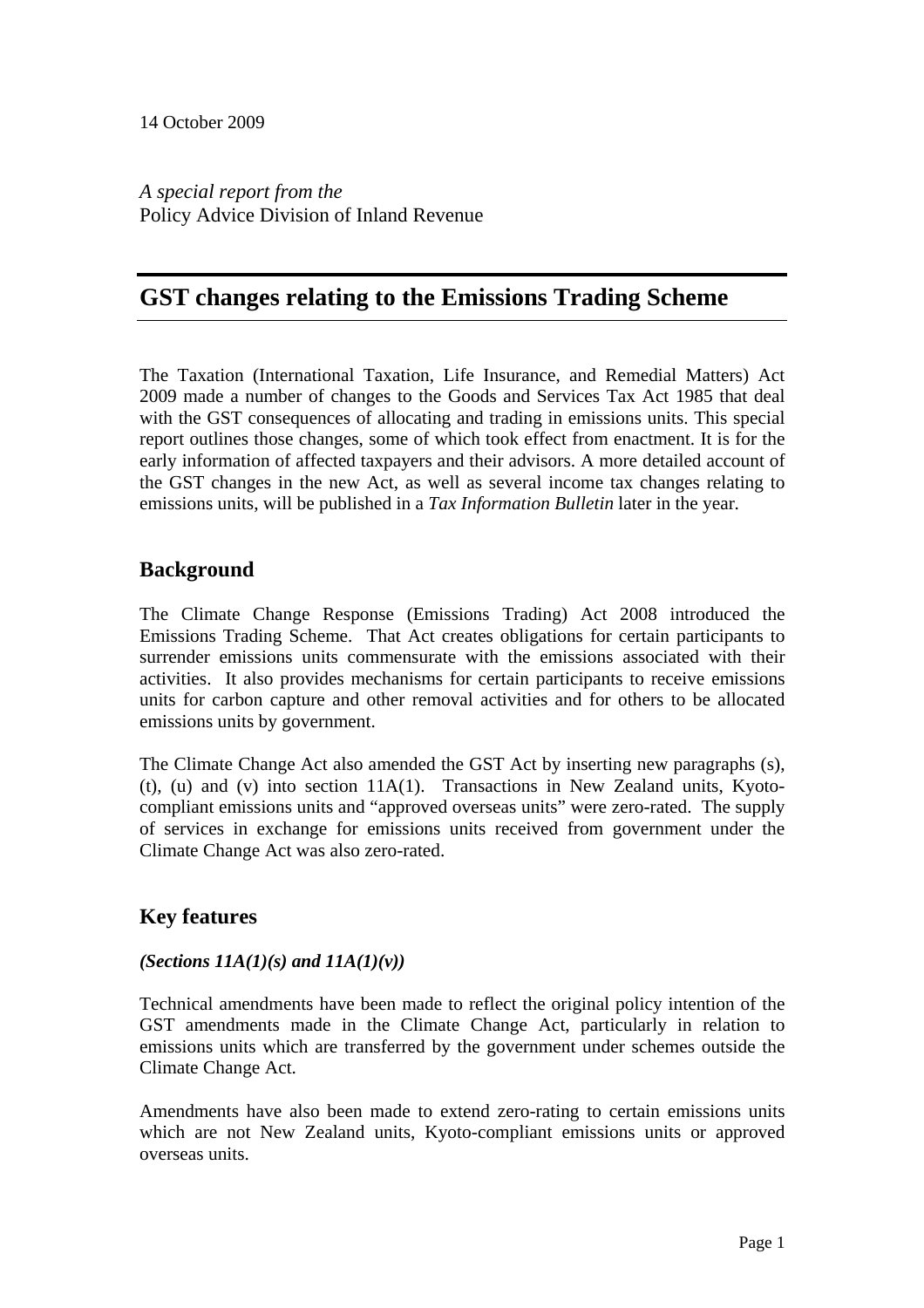### **Emissions units transferred under the Permanent Forest Sink Initiative**

The Permanent Forest Sink Initiative (PFSI) is a government scheme under which landowners can establish permanent forest sinks on land that was not forested on 31 December 1989, and receive emissions units reflecting the amount of carbon sequestered in their forests. For more information, see www.maf.govt.nz/forestry/pfsi.

The zero-rating of the transfer of emissions units by the government under PFSI has been added to paragraph (s).

This change has the consequential effect of zero-rating the supply of services made by the forester in exchange for the emissions units (whether it is an actual supply or a deemed supply under section 5(6D)).

## *Application date*

This change took effect from, 6 October 2009.

### **Other transfers of emissions units by government**

The changes above zero-rate the transfer of emissions units under PFSI, and transfers under the Climate Change Act are also zero-rated (along with, in both cases, contrasupplies made by recipients of these units).

Section  $11A(1)(v)$  is a provision intended to zero-rate transactions in emissions units in the private sector, and the sale of emissions units by the government. It is not intended to apply where the government transfers emissions units without payment. The section has been amended to make this clear. Accordingly, the transfer of emissions units by government under schemes such as Project to Reduce Emissions (PRE) and Negotiated Greenhouse Agreements (NGAs) revert to being standardrated, although any subsequent transfers of such units will be zero-rated under paragraph (v).

A table showing the GST position of different transactions at different times is set out at the end of this report.

This change took effect from 6 October 2009.

### **Zero-rating of other types of emissions units**

The provisions referred to above apply to transactions in New Zealand units, Kyotocompliant units and approved overseas units. New provisions also zero-rate certain other emissions units which do not fall within this description – sometimes called "grey market" or "voluntary" units.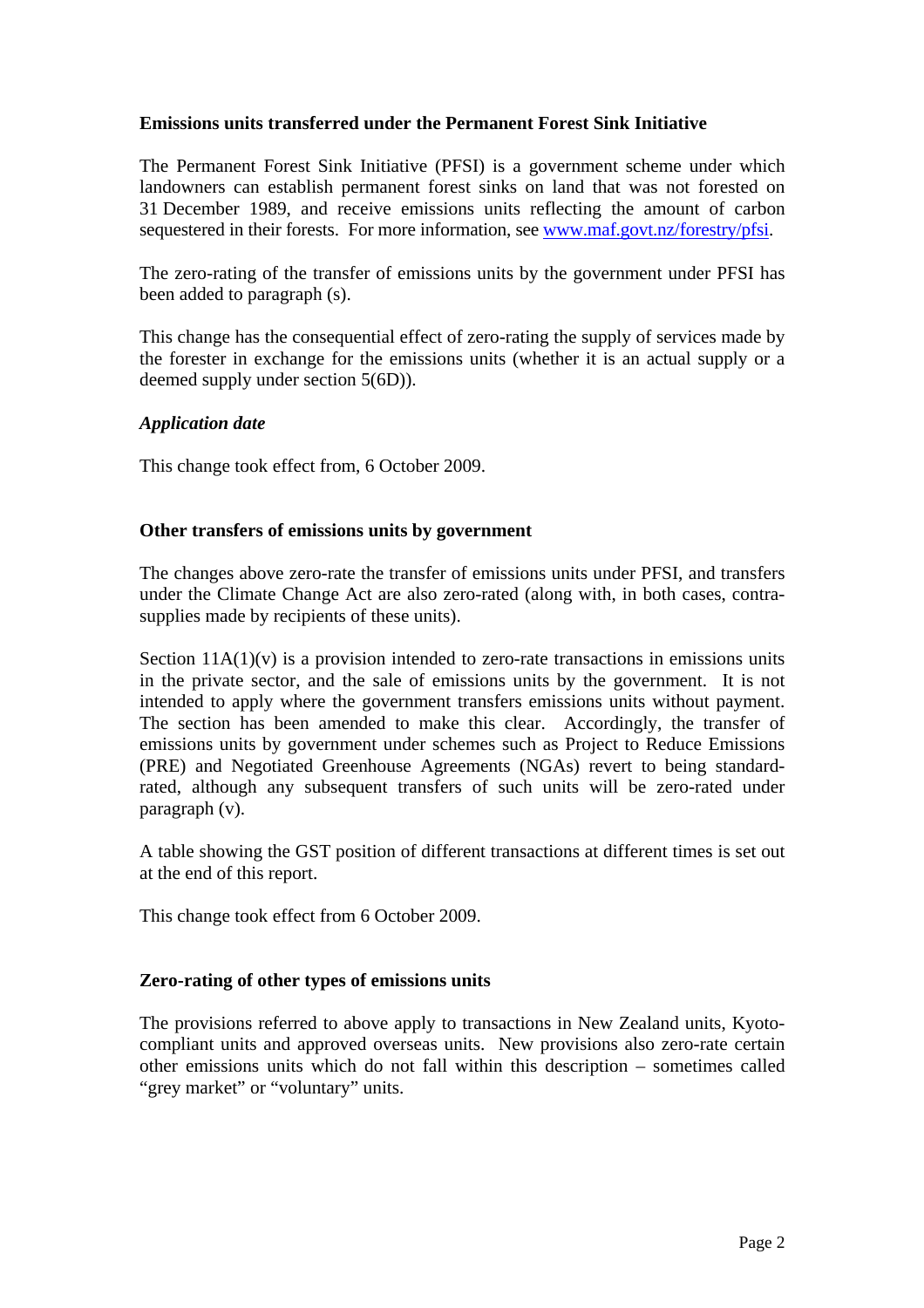The new provisions apply to units which are:

- issued by reference to the sequestration, or avoidance of emission, of humaninduced greenhouse gases; and
- verified to an internationally recognised standard.

Examples of the type of units which will qualify for zero-rating under the new rules are Voluntary Carbon Standard units (www.v-c-s.org) and Gold Standard units (www.cdmgoldstandard.org).

## *Application date*

This change takes effect from 1 April 2010.

### **Summary table**

The following table sets out all the different types of emissions units transactions, and their GST treatment, that are set out in legislation.

| <b>Transaction</b>                                                                                                                                                                                 | From / to                 | <b>GST</b> treatment | Legislative<br>reference     |  |  |
|----------------------------------------------------------------------------------------------------------------------------------------------------------------------------------------------------|---------------------------|----------------------|------------------------------|--|--|
| Common transactions - New Zealand units, Kyoto-compliant units and<br>approved overseas units                                                                                                      |                           |                      |                              |  |  |
| All supplies of emissions units.                                                                                                                                                                   | before 1 January<br>2009  | standard-rated       | ordinary<br>provisions       |  |  |
| All supplies of services (deemed or<br>actual) made in exchange for<br>emissions units.                                                                                                            | before 1 January<br>2009  | standard-rated       | ordinary<br>provisions       |  |  |
| Transfer of emissions units by<br>government under s64 or part 4,<br>subpart 2, of the Climate Change<br>Response Act 2002.                                                                        | 1 January 2009<br>onwards | zero-rated           | <b>GST</b> Act<br>s11A(1)(s) |  |  |
| All supplies of services (deemed or<br>actual) made in exchange for<br>emissions units transferred by<br>government under s64 or part 4,<br>subpart 2, of the Climate Change<br>Response Act 2002. | 1 January 2009<br>onwards | zero-rated           | <b>GST</b> Act<br>s11A(1)(u) |  |  |
| Surrender of emissions units under<br>s63 of the Climate Change<br>Response Act 2002.                                                                                                              | 1 January 2009<br>onwards | zero-rated           | <b>GST</b> Act<br>s11A(1)(t) |  |  |
| Supply of New Zealand units and<br>Kyoto-compliant emissions units<br>not involving the government.                                                                                                | 1 January 2009<br>onwards | zero-rated           | <b>GST</b> Act<br>s11A(1)(v) |  |  |